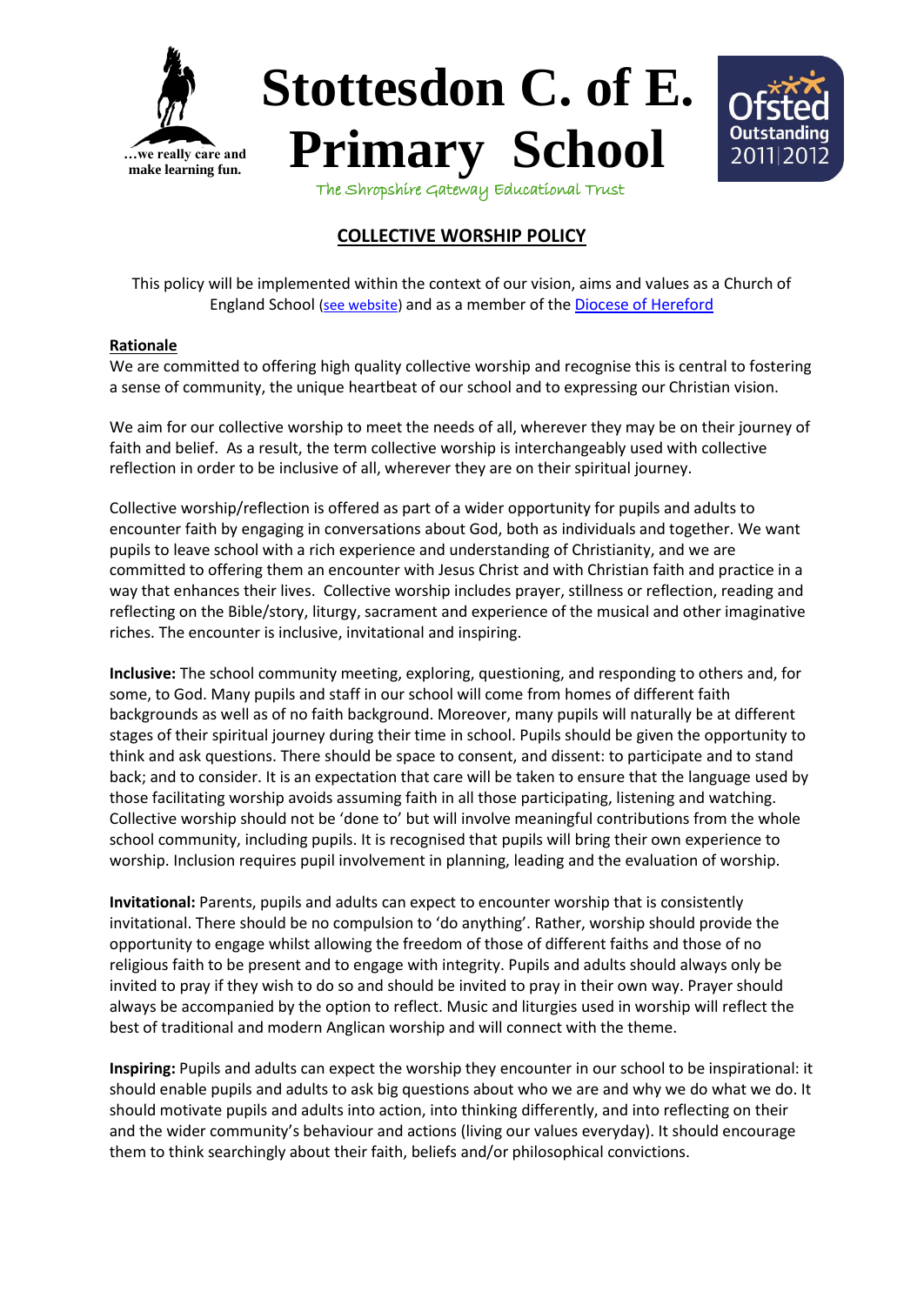### **Aims**

- To reflect on principles and values of Christians and people of other cultures, faiths and no faith.
- To consider spiritual and moral issues.
- To explore our own beliefs.
- To evoke feelings of wonder, awe, curiosity and empathy.
- To develop community spirit, promote a common ethos, shared values and positive attitudes.
- To actively participate and respond in activities.
- To bring the whole school together in thought and reflection.
- To create a sense of occasion and togetherness.
- To involve members of the wider church community.
- To link with the Christian calendar and jointly participate with these and other events at the church where possible (e.g. harvest, Christmas, Ash Wednesday, Mother's day Easter, trinity/Pentecost, leaver's services)

Our school's values (below) are represented by mural artwork in our hall (and through posters of these in classes). Each mural represents a story in the Bible that helps teach us about this value (other stories are also used).

- **Courage** (David and Goliath, 1 Samuel 17)
- **Responsibility** (Stewardship, Genesis 1:26)
- **Justice** (Harvest Time in the Vineyard, Matthew 20:1-16)
- **Forgiveness** (The Lost Son, Luke 15:11-32)
- **Friendship** (The Five Friends, Luke 5:17- 39)
- **Respect** (The Golden Rule, Matthew 7:12)
- **Compassion** (The Good Samaritan Luke, 10: 25-37)
- **Generosity** (The Generous Widow, Luke 21:1-4)
- **Thanks** (Harvest and Remembering to Give Thanks, Luke 17: 12-19)
- **Hope** (faith and perseverance) (Noah's Ark Genesis 7: 1-7)
- **Trust and Truth** (The Faith of the Centurion, Matthew 8:5 – 10)
- **Humility and Service** (Jesus Washes the Disciple's Feet, John 13:1- 17)

The British values (democracy, the rule of law, individual liberty, mutual respect, tolerance of those of different faiths and beliefs) are also referred to within our values.

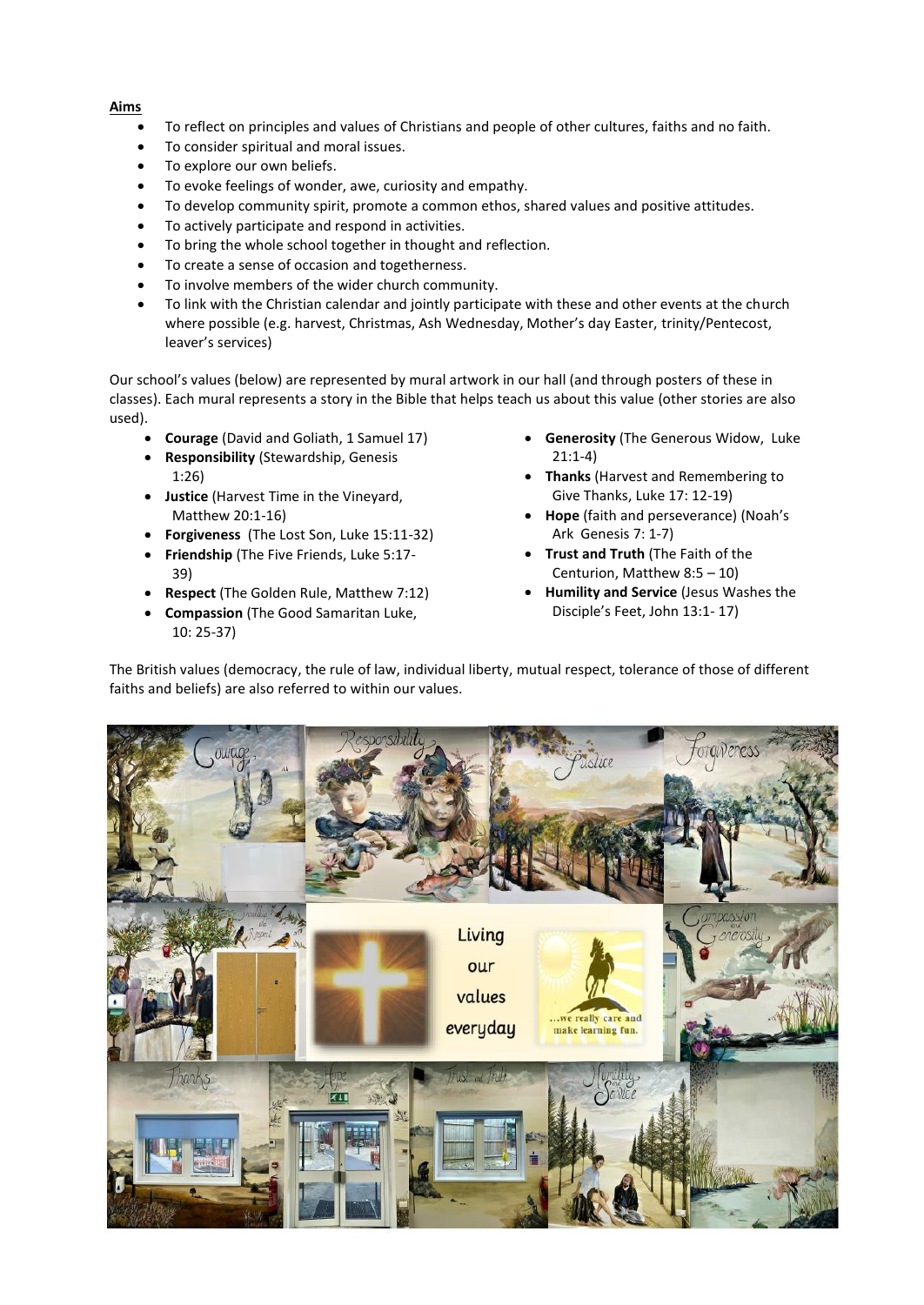

# **Stottesdon C. of E. Primary School**



The Shropshire Gateway Educational Trust

#### **Guidelines**

- 1. Collective worship is held daily for approximately 15 minutes (10:30 Monday Thursday, 2.50pm on Friday).
- 2. Collective worship is led by a range of people in our community:
	- Monday: Headteacher leads the theme
	- Tuesday: Headteacher or Reverend Daborn lead the theme
	- Wednesday: Open the book
	- Thursday: Phase leaders explore the theme, a picture news stimuli or No Outsiders stimuli in age appropriate phases
	- Friday: all staff celebration/giving thanks focus.
- 3. The act of worship will follow a recognisable format such as:



• Acclamation and lighting of the candle….'The Lord is here/The Lord be with you/Peace be with you', (reponse) 'His Spirit is with us/And also with you'. • A hymn or song related to the theme (this could be as pupils enter or

- leave).
- A clear focus with pupil participation.
- Engaging elements such as music, stories, Bible readings, mime, drama, artefacts, posters, audio or visual materials.
- A worship or focal point with cross, candles and other items to support the theme.
- A quiet time or worship dimension: reflection, stilling, prayer, wonder, mystery, spirituality, celebration.
- 4. A two year overview has been developed using: the Christian values; Christian celebrations through the year; seasonal aspects of awe and wonder.

| Year | Autumn               | Spring                             | Summer                  |
|------|----------------------|------------------------------------|-------------------------|
|      | Hope                 | Justice                            | Compassion              |
|      | Humility and service | <b>Forgivenss</b>                  | Truth/Trust             |
|      | Respect              | Courage                            | Responsibility/Creation |
|      | <b>Thanks</b>        | Friendship(Peace/Harmony/Together) | Generosity              |

- 5. The Head, Reverend and teaching staff will plan an overview (example in Appendix 1) for the term (issued at beginning of term). Liason with the Rector occurs termly. The assigned class teacher will also liaise with 'Open the Book' members regarding each weekly assembly. The school council are encouraged to input, evaluate or comment.
- 6. The Head and Foundation Governors will monitor and evaluate collective worship and part of the school evaluation and school development cycle.
- 7. We recognise the right of withdrawal from collective worship for those parents or pupils who wish to exercise this option. Please contact the headteacher to discuss this.

### **Resources:**

- Values For Life Programme (head's office)
- Roots and Shoots Programme (head's office)
- Picture News (emailed to Headteacher weekly)
- No Outsider's programm (Headteacher's office and on staff resources)
- Diocese/Church of England resources: [https://www.churchofengland.org/our-faith/faith-home/i-am](https://www.churchofengland.org/our-faith/faith-home/i-am-school-leader)[school-leader:](https://www.churchofengland.org/our-faith/faith-home/i-am-school-leader) [https://www.worshipworkshop.org.uk/worship](https://www.worshipworkshop.org.uk/worship-plannerhttps:/www.worshipworkshop.org.uk/worship-planner/)[plannerhttps://www.worshipworkshop.org.uk/worship-planner/](https://www.worshipworkshop.org.uk/worship-plannerhttps:/www.worshipworkshop.org.uk/worship-planner/)
- Music (songs and hymns) stored in hall music;staff resources.
- Termly Overviews (Headteacher documents; assemblies)